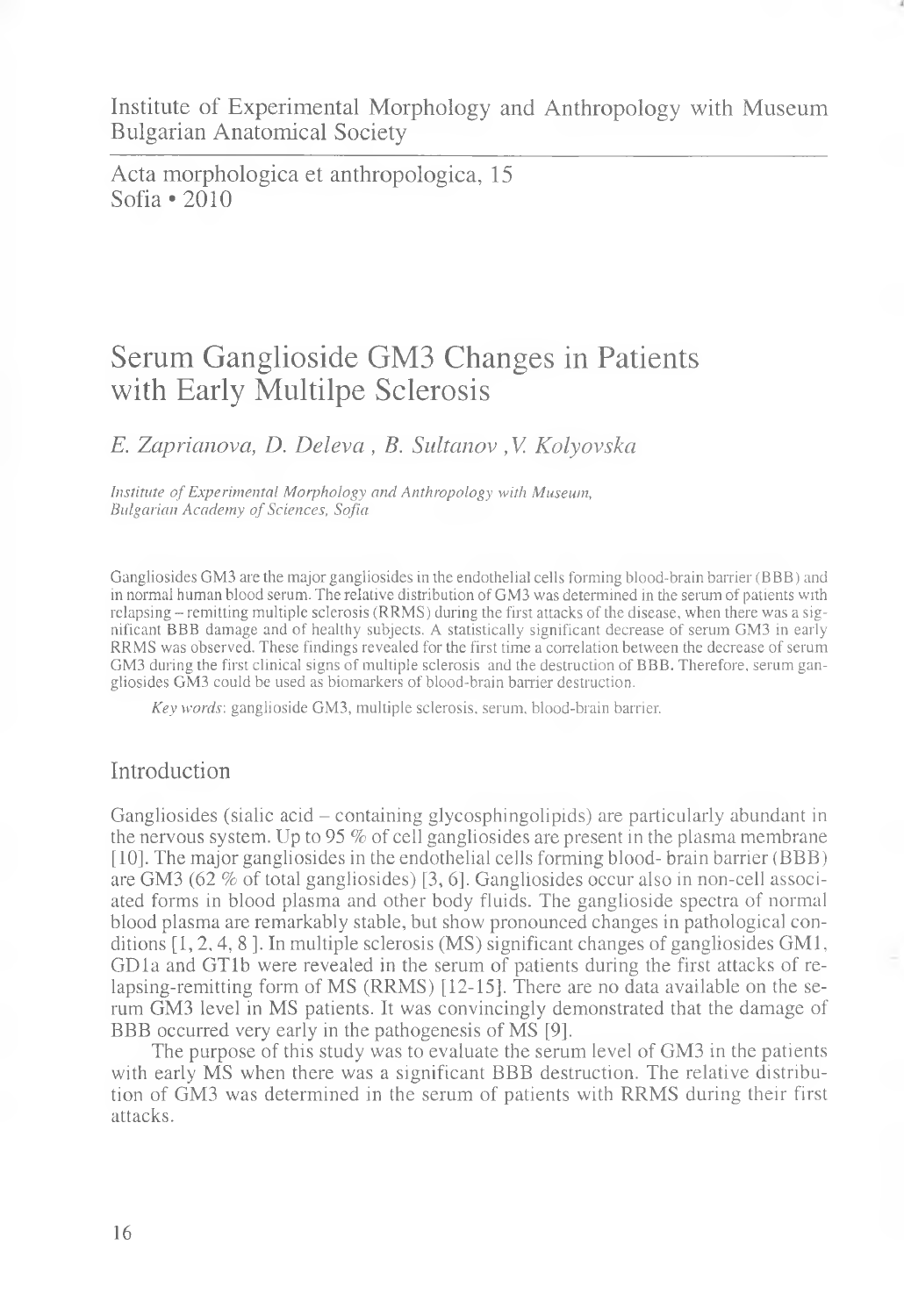## Materials and Methods

Sera were obtained from 7 patients with first attacks of MS of what later was definitely diagnosed as RRMS according to Poser's criteria [7] and from 30 healthy subjects.

Isolation of serum gangliosides was performed by the method of Ilinovetal. [5]. It includes the following stages: a) dehydration of the sample by azeotropic distillation of the mixture of serum water/n-propanol = 1:10  $(v/v)$ ; b) total lipid triple extraction with cyclohexane (I), chloroform : methanol = 1:1 ( $v/v$ ) (II), and chloroform : methanol = 1:2 ( $v/v$ ) (III); c) non-polar lipids removal by preparative TLC with a mobile phase: chloroform : methanol:  $0.3\%$  CaCl<sub> $\approx$ </sub>= 30:18:4 ( $\sqrt{\nu}/\nu$ ); d) elimination of the blood sugar by Sep Pak technique according to Williams and McCluer [11]; e) HPTLC of the ganglioside fractions with a mobile phase: chloroform: methanol: 0,1 M sodium lactate =  $55:40:10 \frac{\text{v}}{\text{v}}$ . The spots were visualized by spraying with orcinol reagent followed by local heating at  $110^{\circ}$ C and the gangliosides were quantified densitometrically. Bovine brain gangliosides (GM1, GDla, GDlb and GTlb) (Calbiochem) and GM3 ganglioside (Sigma) were used as a test for identification. The Student's test was used to determine statistical differences between the MS patients (I group) and healthy subjects (II group) using  $P<0.05$  as the level of confidence.

### Results

The relative percentage of GM3 gangliosides in patients with early MS and in healthy subjects was recalculated on the basis of the densitograms. The relative proportion of GM3 decreases from 69.10 % in the healthy subjects to 48.60 *%* during the first attacks of RRMS (Fig. 1). The relative portion of GM3 content during the first attacks of the disease and in healthy subjects was statistically significant (P<0.05) (Table 1).



GM3

Fig. 1. Diagram of serum ganglioside GM3 of RRMS patients with first attacks of the disease (I group) and in healthy subjects (II group)

Table 1. Relative Percentage of GM3 Serum Gangliosides in RRMS Patients with First Attacks of the Disease and in Healthy Subjects

| Ganglioside | I group          | II group         |
|-------------|------------------|------------------|
|             | $(n=7)$          | $(n=30)$         |
|             | $M \pm SEM$      | $M \pm$ SEM      |
| GM3         | $48.60 \pm 3.88$ | $69.10 \pm 0.45$ |

M - mean value; SEM - standard error of mean; I group - RRMS patients with first attacks of the disease; II group - healthy subjects